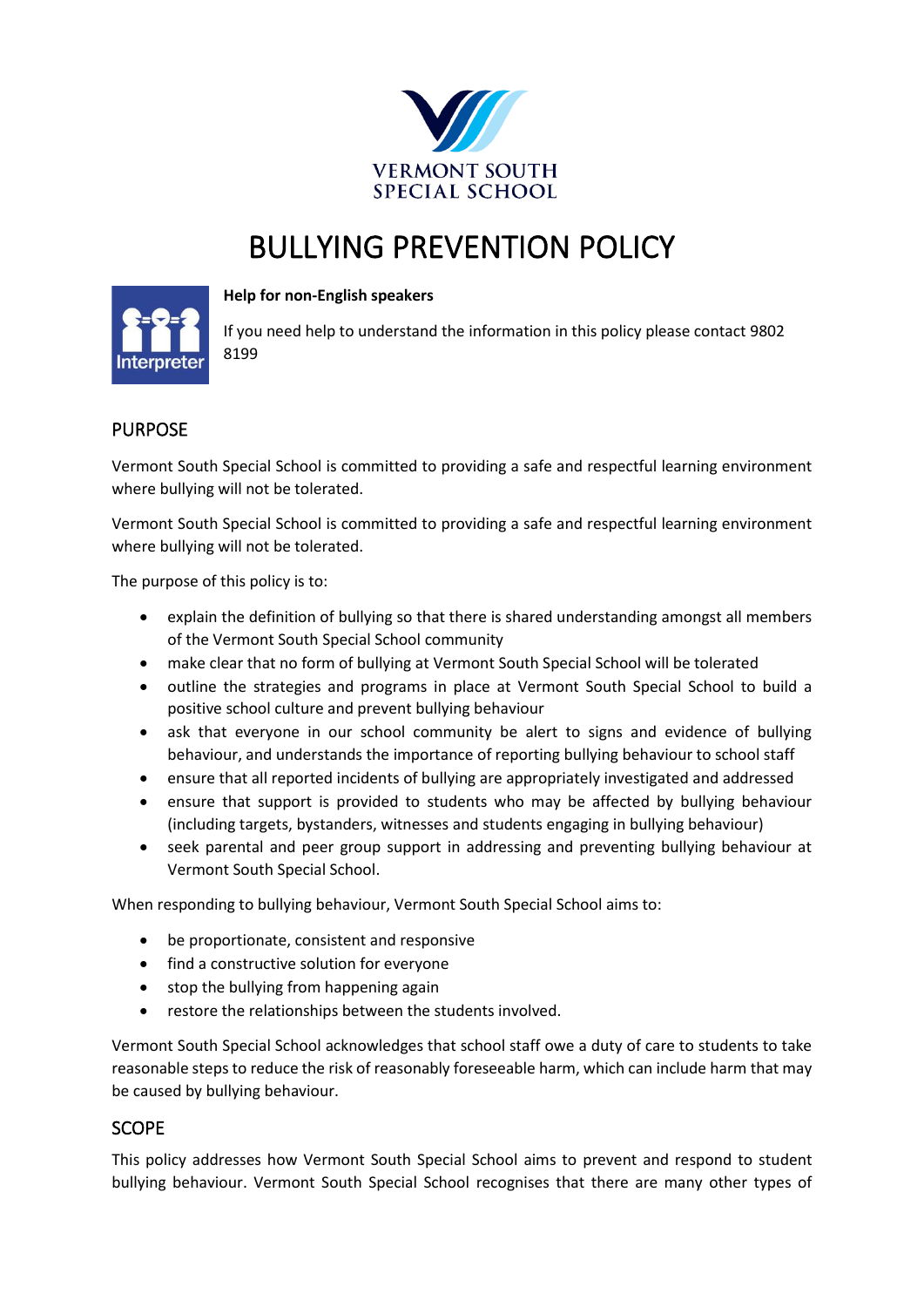inappropriate student behaviours that do not meet the definition of bullying which are also unacceptable at our school. These other inappropriate behaviours will be managed in accordance with our *Student Wellbeing and Engagement Policy* and *Equal Opportunity policy*.

This policy applies to all school activities, including camps and excursions. It also applies to bullying behaviour between students that occurs outside of school hours, where the behaviour impacts on student wellbeing and safety at school.

# **POLICY**

# Definitions

# **Bullying**

In 2018 the Education Council of the Council of Australian Governments endorsed the following definition of bullying for use by all Australian schools:

*Bullying is an ongoing and deliberate misuse of power in relationships through repeated verbal, physical and/or social behaviour that intends to cause physical, social and/or psychological harm. It can involve an individual or a group misusing their power, or perceived power, over one or more persons who feel unable to stop it from happening.*

*Bullying can happen in person or online, via various digital platforms and devices and it can be obvious (overt) or hidden (covert). Bullying behaviour is repeated, or has the potential to be repeated, over time (for example, through sharing of digital records)*

*Bullying of any form or for any reason can have immediate, medium and long-term effects on those involved, including bystanders. Single incidents and conflict or fights between equals, whether in person or online, are not defined as bullying.*

Bullying has three main features:

- It involves a misuse of power in a relationship
- It is ongoing and repeated, and
- It involves behaviours that can cause harm.

There are four main types of bullying behaviour:

- Physical examples include hitting, pushing, shoving or intimidating or otherwise physically hurting another person, damaging or stealing their belongings. It includes threats of violence.
- Verbal/written examples include name-calling or insulting someone about an attribute, quality or personal characteristic.
- Social (sometimes called relational or emotional bullying) examples include deliberately excluding someone, spreading rumours, sharing information that will have a harmful effect on the other person and/or damaging a person's social reputation or social acceptance.
- Cyberbullying any form of bullying behaviour that occurs online or via a mobile device. It can be verbal or written, and can include threats of violence as well as images, videos and/or audio.

Bullying can be a form of racism, sexism, homophobia, transphobia or other type of social prejudice when the behaviour is targeted at an individual or group because of a personal characteristic, such as race, religion, sex, sexual orientation, gender identity or disability.

For further information about bullying, refer to: **[Bully Stoppers \(education.vic.gov.au\)](https://www.education.vic.gov.au/about/programs/bullystoppers/Pages/default.aspx)** and the Department's [Bullying Prevention and Response](https://www2.education.vic.gov.au/pal/bullying-prevention-response/policy) policy on the Policy and Advisory Library.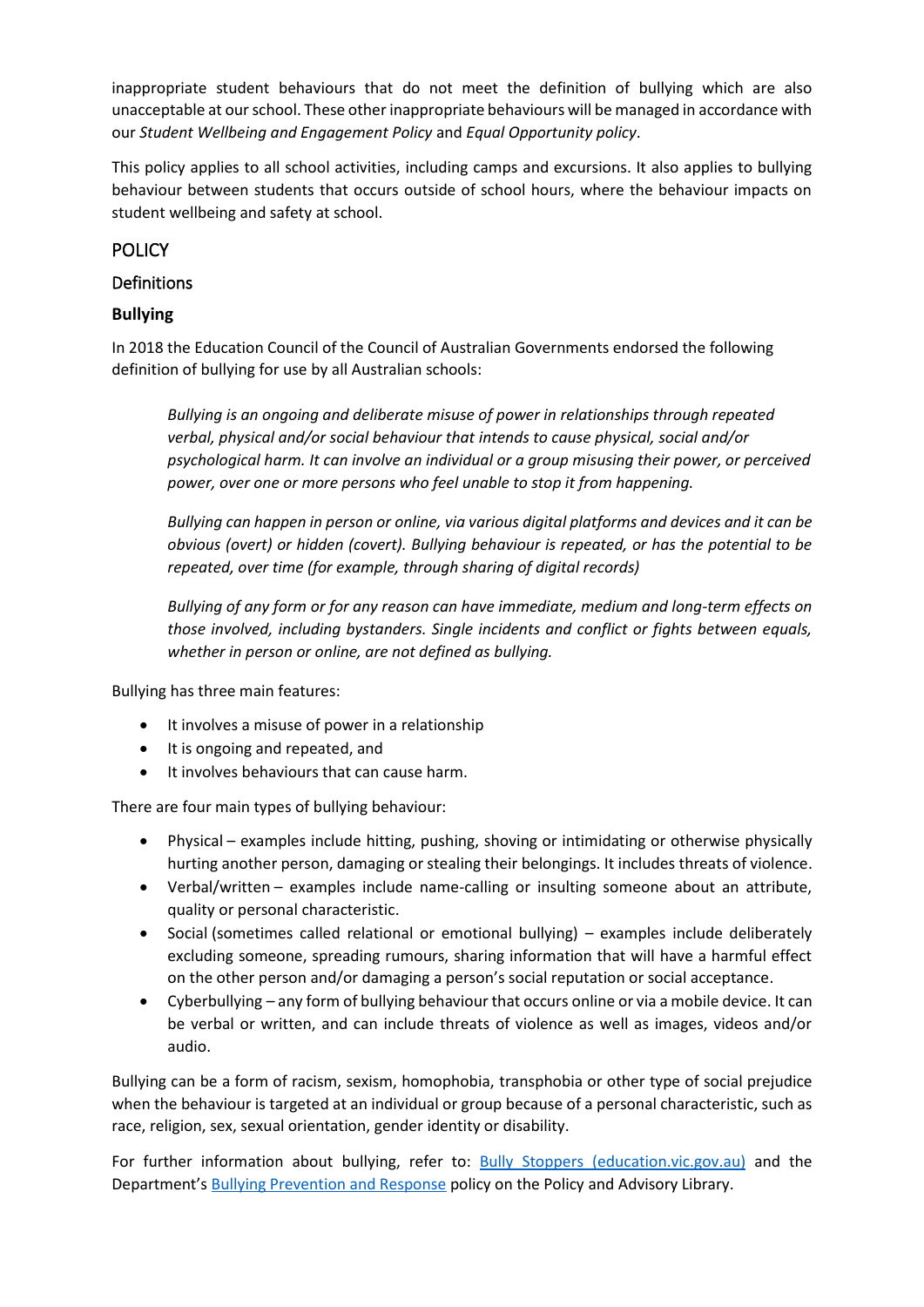#### **Other distressing and inappropriate behaviours**

Many distressing and inappropriate behaviours may not constitute bullying even though they are unpleasant. Students who are involved in or who witness any distressing and inappropriate behaviours should report their concerns to school staff and our school will follow our Student Wellbeing and Engagement Policy and/or this Bullying Prevention Policy where the behaviour constitutes bullying.

*Mutual conflict* involves an argument or disagreement between people with no imbalance of power. In incidents of mutual conflict, generally, both parties are upset and usually both want a resolution to the issue. Unresolved mutual conflict can develop into bullying if one of the parties targets the other repeatedly in retaliation.

*Social rejection or dislike* is not bullying unless it involves deliberate and repeated attempts to cause distress, exclude or create dislike by others.

*Single-episode acts* of nastiness or physical aggression are not the same as bullying. However, single episodes of nastiness or physical aggression are not acceptable behaviours at our school and may have serious consequences for students engaging in this behaviour. Vermont South Special School will use its Student Wellbeing and Engagement Policy to guide a response to single episodes of nastiness or physical aggression.

*Harassment* is language or actions that are demeaning, offensive or intimidating to a person. It can take many forms, including sexual harassment and disability harassment.

*Discrimination* is behaviour that treats someone unfavourably because of a personal characteristic (for example, race, religious belief or activity, disability, sex or intersex status, gender identity or sexual orientation).

Discrimination, harassment, and any other inappropriate behaviour is not tolerated at our school and there may be serious consequences for students engaging in this behaviour. This includes any form of racism, religious or disability discrimination, sexism, homophobia, transphobia, or any other behaviour that targets an individual or group. Further information about discrimination and harassment, including definitions, is set out in our Inclusion and Diversity Policy.

## BULLYING PREVENTION

Vermont South Special School has a number of programs and strategies in place to build a positive and inclusive school culture and relationships to promote wellbeing. We strive to foster a school culture that prevents bullying behaviour by modelling, encouraging and teaching behaviour that demonstrates acceptance, kindness and respect.

Bullying prevention at Vermont South Special School is proactive and is supported by research that indicates that a whole school, multifaceted approach is the most effective way to prevent and address bullying. At our school:

- We participate in the Respectful Relationships initiative, which aims to embed a culture of respect and equality across our school.
- We celebrate the diverse backgrounds of members of our school community and teach multicultural education, including Aboriginal History, to promote mutual respect and social cohesion.
- We participate in the School Wide positive behaviour support to help us foster a safe environment that is supportive and inclusive of LGBTIQ+ students.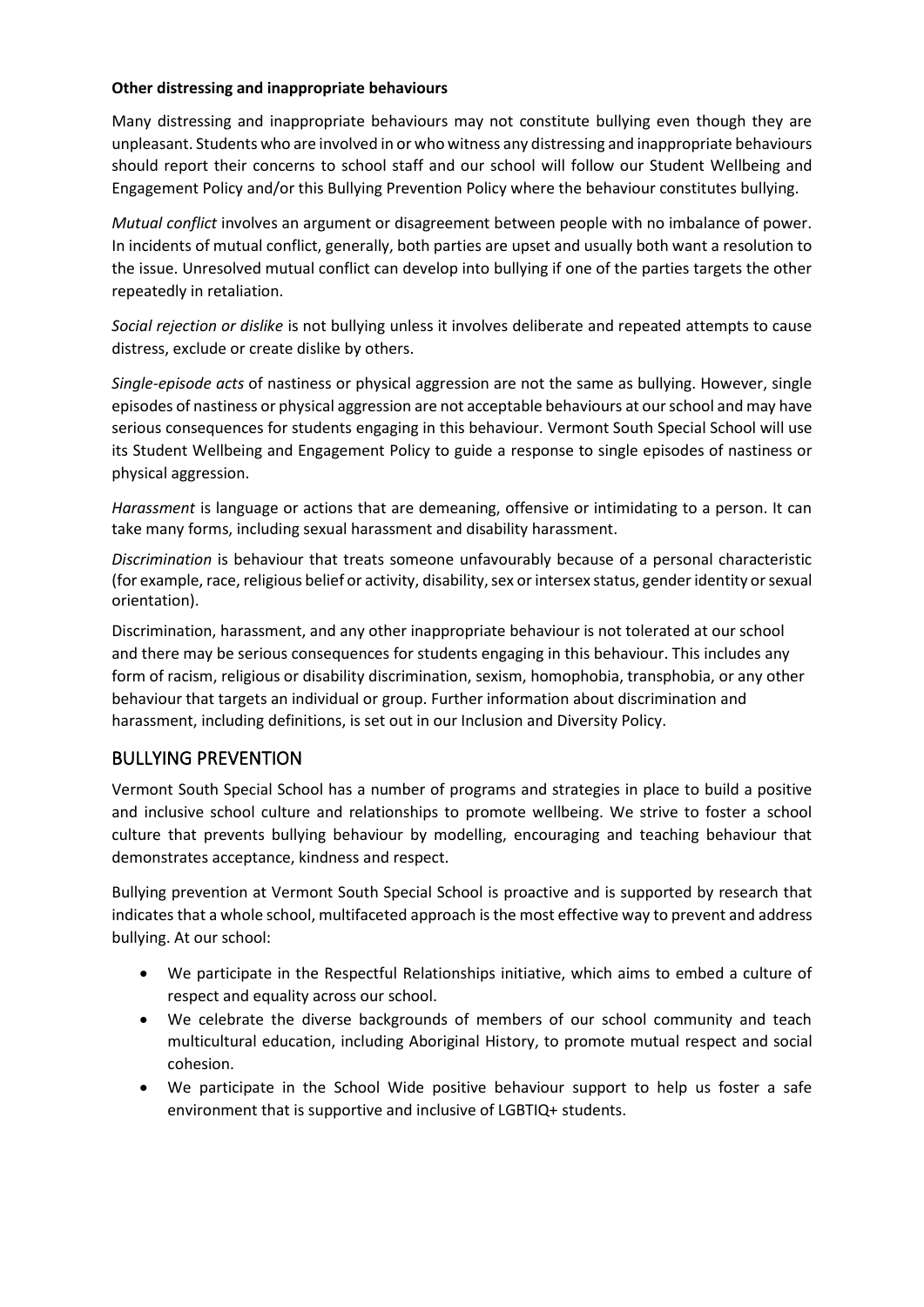- We strive to build strong partnerships between the school, families and the broader community that means all members work together to ensure the safety of students.
- Teachers are encouraged to incorporate classroom management strategies that discourage bullying and promote positive behaviour.
- In the classroom, our social and emotional learning curriculum teaches students what constitutes bullying and how to respond to bullying behaviour assertively. This promotes resilience, assertiveness, conflict resolution and problem solving.
- We promote upstander behaviour as a way of empowering our students to positively and safely take appropriate action when they see or hear of a peer being bullied.
- The Buddy program encourages positive relationships between students in different year levels. We seek to empower students to be confident communicators and to resolve conflict in a non-aggressive and constructive way.
- Students are encouraged to look out for each other and to talk to teachers and older peers about any bullying they have experienced or witnessed.
- We participate in the National Day of Action Against Bullying and Violence.

For further information about our engagement and wellbeing initiatives, please see our *Student Wellbeing and Engagement* policy

## INCIDENT RESPONSE

#### Reporting concerns to Vermont South Special School

Bullying is not tolerated at our school. We ensure bullying behaviour is identified and addressed with appropriate and proportionate consequences. All bullying complaints will be taken seriously and responded to sensitively.

Students who may be experiencing bullying behaviour, or students who have witnessed bullying behaviour, are encouraged to report their concerns to school staff or another trusted adult as soon as possible.

Our ability to effectively reduce and eliminate bullying behaviour is greatly affected by students and/or parents and carers reporting concerning behaviour as soon as possible, so that the responses implemented by Vermont South Special School are timely and appropriate in the circumstances.

We encourage students to speak to their teacher or section leader. However, students are welcome to discuss their concerns with any trusted member of staff including principal, school nurse

Parents or carers who develop concerns that their child is involved in, or has witnessed bullying behaviour at Vermont South Special School should contact the Principal or Assistant Principal on 9802 8199 or by email directed to [clare.merison@education.vic.gov.au](mailto:clare.merison@education.vic.gov.au)

#### Investigations

When notified of alleged bullying behaviour, school staff are required to:

- 1. record the details of the allegations on SENTRAL and
- 2. inform classroom teacher, section leader and leadership team

The Assistant Principal is responsible for investigating allegations of bullying in a timely and sensitive manner. To appropriately investigate an allegation of bullying, the Assistant Principal may:

- speak to the those involved in the allegations, including the target/s, the students allegedly engaging in bullying behaviour/s and any witnesses to the incidents
- speak to the parent/carer(s) of the students involved
- speak to the teachers of the students involved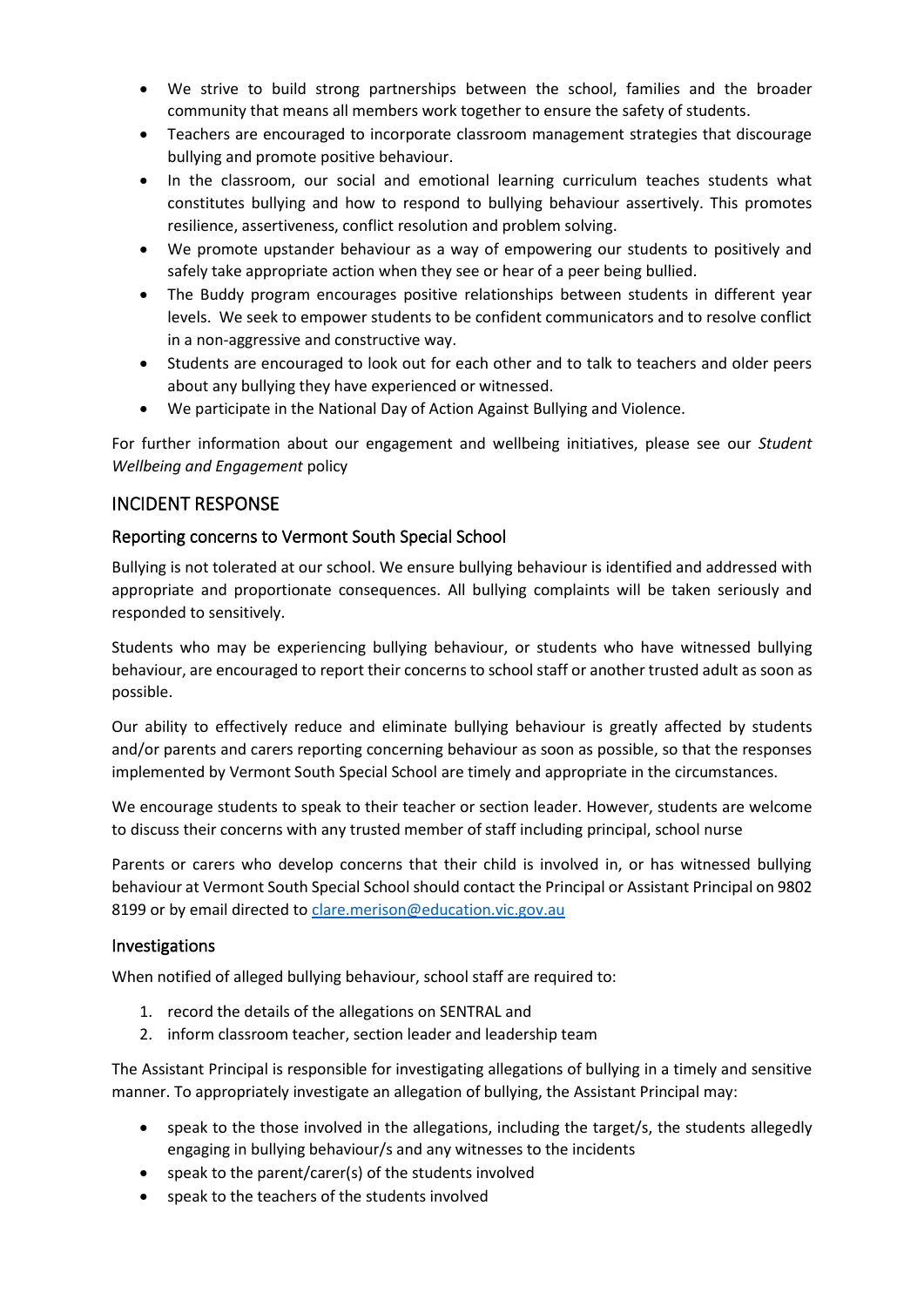- take detailed notes of all discussions for future reference
- obtain written statements from all or any of the above.

All communications with the Assistant Principal in the course of investigating an allegation of bullying will be managed sensitively. Investigations will be completed as quickly as possible to allow for the behaviours to be addressed in a timely manner.

The objective of completing a thorough investigation into the circumstances of alleged bullying behaviour is to determine the nature of the conduct and the students involved. A thorough understanding of the alleged bullying will inform staff about how to most effectively implement an appropriate response to that behaviour.

Serious bullying, including serious cyberbullying, is a criminal offence and may be referred to Victoria Police. For more information, see: [Brodie's](http://www.education.vic.gov.au/about/programs/bullystoppers/Pages/advicesheetbrodieslaw.aspx) Law.

#### Responses to bullying behaviours

When the Principal or Assistant Principal has sufficient information to understand the circumstances of the alleged bullying and the students involved, a number of strategies may be implemented to address the behaviour and support affected students in consultation with teachers, Assistant Principal, Principal, and/or Department of Education and Training specialist staff.

There are a number of factors that will be considered when determining the most appropriate response to the behaviour. When making a decision about how to respond to bullying behaviour, Vermont South Special School will consider:

- the age, maturity and individual circumstances of the students involved
- the severity and frequency of the bullying, and the impact it has had on the target student
- whether the student/s engaging in bullying behaviour have displayed similar behaviour before
- whether the bullying took place in a group or one-to-one context
- whether the students engaging in bullying behaviour demonstrates insight or remorse for their behaviour
- the alleged motive of the behaviour.

The Assistant Principal may implement all, or some of the following responses to bullying behaviours:

- Offer wellbeing support, including referral to SSS, or an external provider to:
	- o the target student or students
	- o the students engaging in the bullying behaviour
	- $\circ$  affected students, including witnesses and/or friends of the target student.
- Facilitate a restorative practice meeting with all or some of the students involved. The objective of restorative practice is to repair relationships that have been damaged by bringing about a sense of remorse and restorative action on the part of the person who has bullied someone and forgiveness by the person who has been bullied.
- Facilitate a mediation between some or all of the students involved to help to encourage students to take responsibility for their behaviour and explore underlying reasons for conflict or grievance. Mediation is only suitable if all students are involved voluntarily and demonstrate a willingness to engage in the mediation process.
- Facilitate a process using the Support Group Method, involving the target student(s), the students engaging in bullying behaviour and a group of students who are likely to be supportive of the target(s).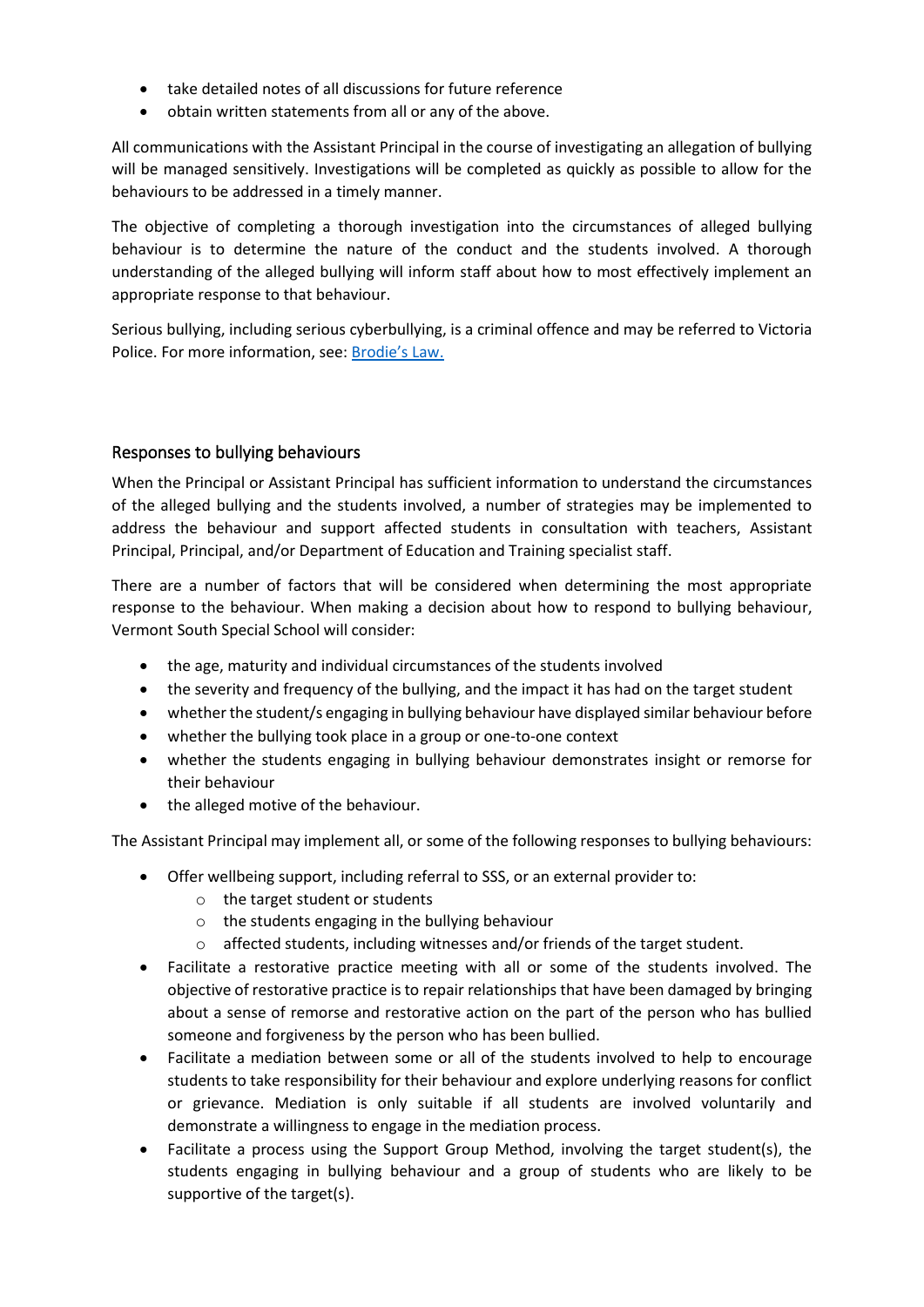- Facilitate a Student Support Group meeting and/or Behaviour Support Plan for affected students.
- Prepare an Individual Management Plan restricting contact between target and students engaging in bullying behaviour.
- Provide discussion and/or mentoring for different social and emotional learning competencies of the students involved, including [insert specific examples, i.e. connect affected students with an older Student Mentor, resilience programs, etc.].
- Monitor the behaviour of the students involved for an appropriate time and take follow up action if necessary.
- Implement cohort, year group, or whole school targeted strategies to reinforce positive behaviours, for example [insert details].
- Implement proportionate disciplinary consequences for the students engaging in bullying behaviour, which may include removal of privileges, detention, suspension and/or expulsion consistent with our Student Wellbeing and Engagement policy, the Ministerial Order on Suspensions and Expulsions and any other relevant Department policy.

Vermont South Special School understands the importance of monitoring and following up on the progress of students who have been involved in or affected by bullying behaviour. Where appropriate, school staff will also endeavour to provide parents and carers with updates on the management of bullying incidents.

The Assistant Principal is responsible for maintaining up to date records of the investigation of and responses to bullying behaviour.

# COMMUNICATION

This policy will be communicated to our school community in the following ways

Available publicly on our school's website [https://www.vermont-south-ss.vic.edu.au/our](https://aus01.safelinks.protection.outlook.com/?url=https%3A%2F%2Fwww.vermont-south-ss.vic.edu.au%2Four-school%2F%23policies&data=05%7C01%7CClare.Merison%40education.vic.gov.au%7C6ba670ff511f4f532adb08da3c59d660%7Cd96cb3371a8744cfb69b3cec334a4c1f%7C0%7C0%7C637888653783038577%7CUnknown%7CTWFpbGZsb3d8eyJWIjoiMC4wLjAwMDAiLCJQIjoiV2luMzIiLCJBTiI6Ik1haWwiLCJXVCI6Mn0%3D%7C3000%7C%7C%7C&sdata=BaAWZu4g1EDS3fOONNzckC9xj1gZliD8ihThQNRpZ2A%3D&reserved=0)[school/#policies](https://aus01.safelinks.protection.outlook.com/?url=https%3A%2F%2Fwww.vermont-south-ss.vic.edu.au%2Four-school%2F%23policies&data=05%7C01%7CClare.Merison%40education.vic.gov.au%7C6ba670ff511f4f532adb08da3c59d660%7Cd96cb3371a8744cfb69b3cec334a4c1f%7C0%7C0%7C637888653783038577%7CUnknown%7CTWFpbGZsb3d8eyJWIjoiMC4wLjAwMDAiLCJQIjoiV2luMzIiLCJBTiI6Ik1haWwiLCJXVCI6Mn0%3D%7C3000%7C%7C%7C&sdata=BaAWZu4g1EDS3fOONNzckC9xj1gZliD8ihThQNRpZ2A%3D&reserved=0)

- Included in staff induction processes
- Included in our staff handbook/manual
- Discussed at staff briefings/meetings as required
- Discussed at parent information nights/sessions
- Included in student diaries so that it is easily accessible to parents, carers and students
- Included in transition and enrolment packs
- Included as annual reference in the school newsletter
- Made available in hard copy from the school administration upon request

# FURTHER INFORMATION AND RESOURCES

This policy should be read in conjunction with the following school policies:

- Statement of Values and School Philosophy
- Student Wellbeing and Engagement Policy
- Parent Complaints policy
- Duty of Care Policy
- Inclusion and Diversity Policy